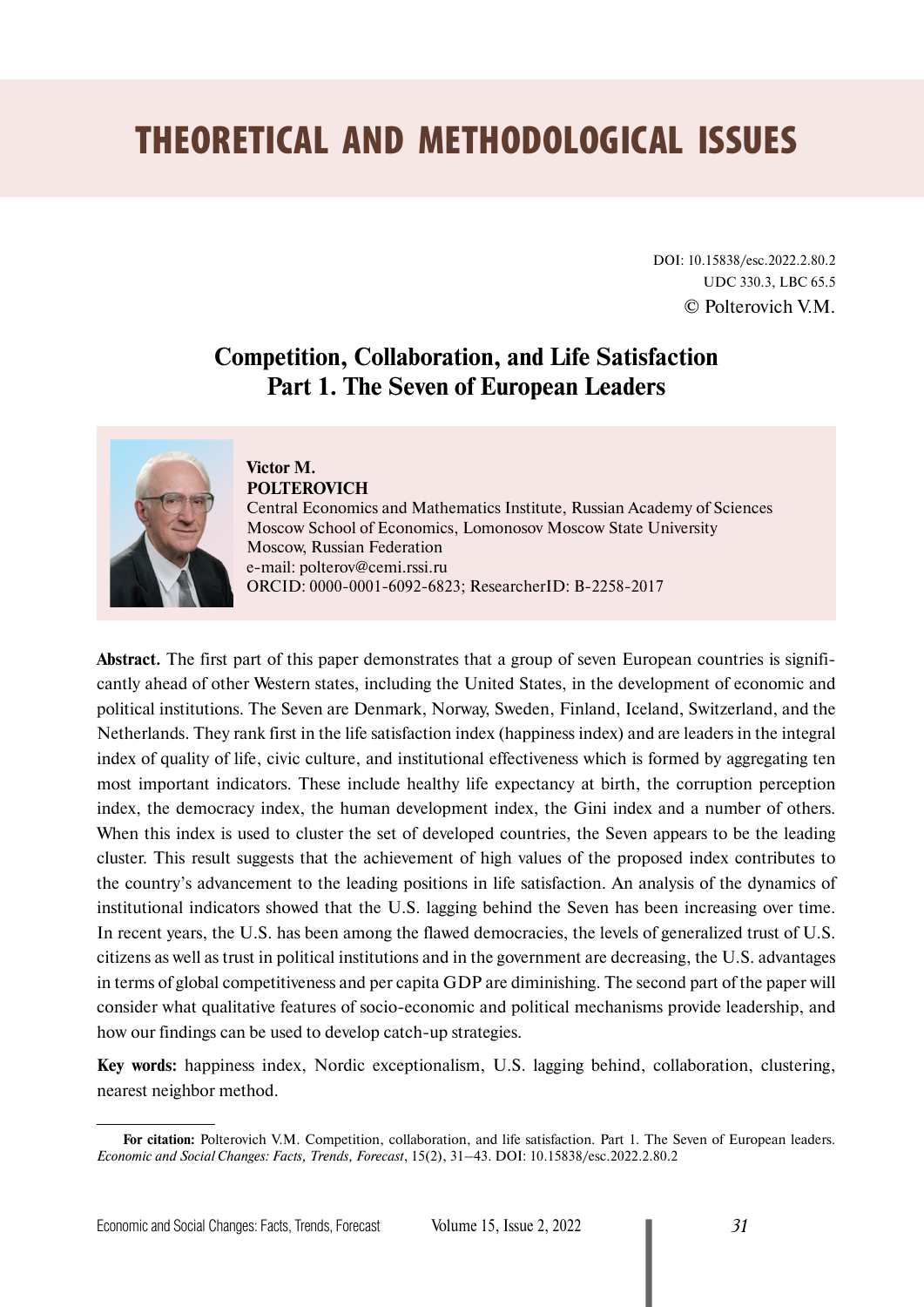#### **Introduction**

Western political systems and the welfare state mechanisms are in a deep crisis. Many experts confirm this. For instance, in a book published in 2019, Nobel laureates Abhijit Banerjee and Esther Duflo note that in many countries "... the public conversation between the left and the right has turned more and more into a high-decibel slanging match. ... In the United States … split-ticket voting is at its lowest on record. Sixty-one percent of Democrats say they view Republicans as racists, sexists, or bigots. … A third of all Americans would be disappointed if a close family member married someone from the other side." "There is a clear feeling that civilization…, based on democracy and debate, is under threat", "...We seem to be back to the Dickensian world of Hard Times, with haves facing off against the increasingly alienated havenots, with no resolution in sight" (Banerjee, Duflo, 2019, pp. 1, 2, 3).

The works (Polterovich, 2015; Polterovich, 2018b; Polterovich, 2021a) demonstrate that the root of the problem lies in the exhaustion of opportunities and, moreover, degradation of institutions of political and economic competition. Having replaced the estate political systems and the guild economy of the late Middle Ages, competition between political parties and between manufacturers allowed a wider stratum of citizens to participate in the governance process and create an economy of technological progress. There emerged an opportunity to increase economic potential by creating new technology and administration methods; thus, the role of war as a radical type of competition between states has dramatically declined. However, in the course of development, the inherent flaws in economic and political competitive mechanisms are becoming more and more pronounced; first of all, these include high transaction costs of competitive interactions and the built-in mechanism providing for a negative selection of political leaders, as a result of which

the victory in political competition turns out to be poorly related to managerial abilities of the winner. In this regard, the mechanisms of competition and power are being gradually replaced with mechanisms of collaboration in the economic and political spheres. However, this transformation is going on very slowly and it proves unable to prevent crisis phenomena. The paper (Polterovich, 2021a) demonstrates that some Western states are trying to deal with the crisis by implementing reforms to mitigate competition and enhance the role of collaboration. In this article, the thesis will be developed in more detail. Namely, we will show that seven European countries are leaders in this process and that the results of the strategy they have chosen allow to count on overcoming the crisis.

The Seven of European leaders include Denmark, Norway, Sweden, Finland, Iceland, Switzerland and the Netherlands. They rank first in the happiness index, an integral yardstick of the social, economic and political state of society, indicating citizens' life satisfaction. Their leadership in this and many other cultural and institutional indicators is primarily due to the fact that they are significantly ahead of other Western states in the above-mentioned process of establishing collaboration mechanisms. In this regard, the situation for the United States is the opposite. The country, which until recently demonstrated the seemingly unshakable advantages of competition institutions, is now experiencing a crisis in its most obvious and severe form, gradually losing economic and institutional leadership.

The Scandinavian countries (Denmark, Norway and Sweden) have high-quality institutions, a high level of social security and low inequality; all this was noted long ago and has provided the grounds for the emergence of the concept of Scandinavian exceptionalism. Elaborating on this concept, many authors have also considered Finland (see, for example, (Pratt, 2008), which contains references to earlier works). In modern studies, the term "Nordic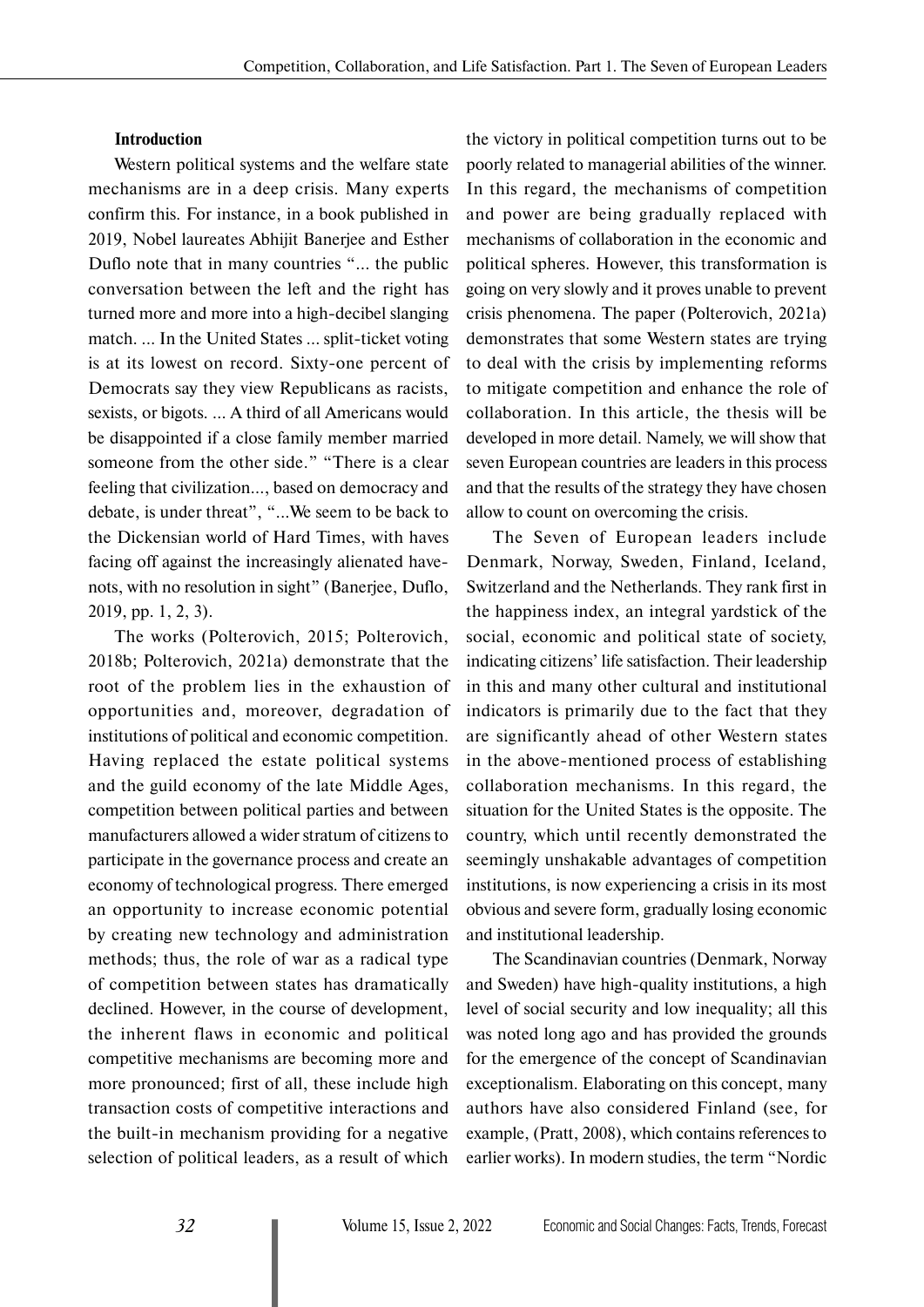exceptionalism" or "Nordic model" is used more often, and along with the Scandinavian countries, not only Finland, but also Iceland is considered (see, in particular, (Iqbal, Todi, 2015; Martela et al., 2020)). The article (Martela et al., 2020) provides an overview of relevant studies. It emphasizes the connection between life satisfaction<sup>1</sup> and a high quality of institutions and civic culture.

The paper (Helliwell et al., 2019, p. 23) highlights factors closely related to the level of happiness. Along with per capita GDP, the authors point out indicators such as social support, healthy life expectancy at birth, freedom to make life choices, generosity, and perceptions of corruption. The results of the panel regression of the happiness index on these six variables demonstrate their significance and the ability to "explain" a significant part of the variance. At the same time, however, the question remains as to whether the Nordic countries are "first among equals" or indeed "exceptions".

Comparing the 15 richest countries by a number of indicators, the authors of the work (Martela et al., 2020, p. 134) find that the idea of Nordic exceptionalism is not entirely accurate: the Netherlands and Switzerland are very close to the Nordic states. However, the article does not pay attention to the two countries.

In the present paper, we use this observation and investigate the idea of exceptionalism of the Seven of European leaders. To this end, in the next section, an integral LCI-10 index will be formed, reflecting the quality of life, civic culture, and institutional effectiveness. This index will be used to cluster developed countries. It will be demonstrated that the Seven states not only occupy leading positions in this index, but also form a separate cluster. A slightly weaker result is obtained when the number of aggregated indicators is expanded, although in this case the Seven remains in the leading positions.

#### **Life satisfaction: The Seven of European leaders**

Since 2012, the annual World Happiness Report has been published under the auspices of the UN (see, in particular, (Helliwell et al., 2019, 2020, 2021a)). In these reports, a group of researchers analyze the results of Gallup polls, in which respondents from different countries (about 150 in recent surveys) are asked the following question: "Please imagine a ladder with steps numbered from zero at the bottom to 10 at the top. The top of the ladder represents the best possible life for you and the bottom of the ladder represents the worst possible life for you. On which step of the ladder would you say you personally feel you stand at this time?"?.

Countries are usually ranked by the average results of answers over the previous three years (the average level of happiness varies from 8.9 to 2.6). With such a ranking the Seven occupied leading positions in recent years.

The work of Helliwell, Huang, Wang, Norton (Helliwell et al., 2021b) presents the results of regressions of the happiness index on six significant factors, which together explain the variation of the dependent variable for 149 countries quite well. We are talking about the following indicators: GDP per capita in terms of Purchasing Power Parity, healthy life expectancy at birth, social support, freedom to make life choices, perceptions of corruption, and generosity. Social support is measured as the proportion of respondents who answered in the affirmative to the Gallup World Poll question "If you were in trouble, do you have relatives or friends you can count on to help you whenever you need them, or not?" This indicator characterizes social relations of small radius, which may play less significant role in well-organized systems. Thus, an individual may need less help from relatives and friends if official organizations providing such assistance are available. Perhaps this is the reason

 $1$  An overview of alternative approaches to measuring the level of happiness and the works of Russian authors on this topic is contained in (Shmatova, Morev, 2015).

<sup>2</sup> See: https://news.gallup.com/poll/122453/understanding-gallup-uses-cantril-scale.aspx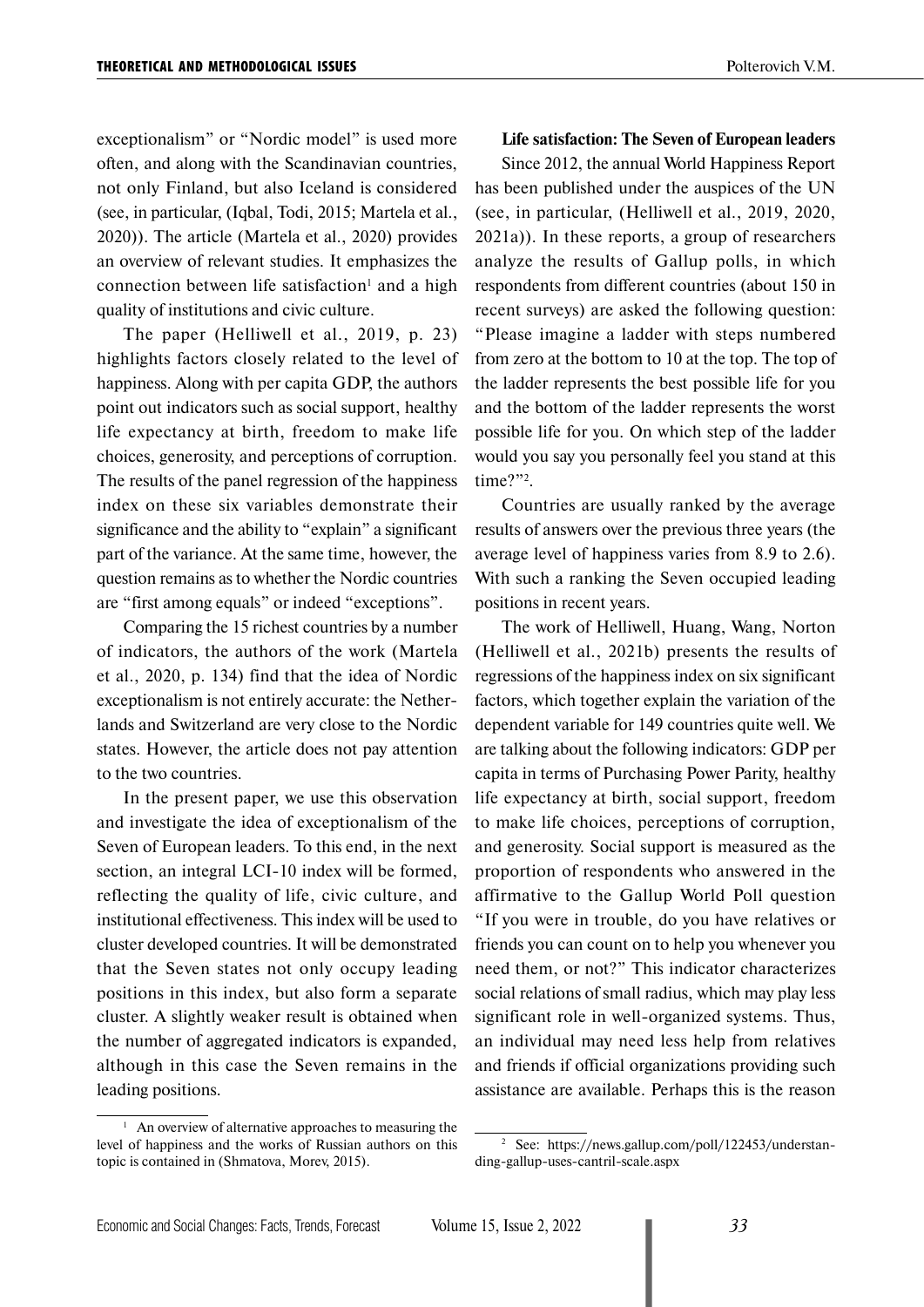why, according to the data used by the authors, Sweden ranked 25th in terms of social support. A similar disadvantage is typical of the generosity indicator, which is measured by the results of responses to the question "Have you donated money to a charity in the past month?" In addition, we should note that generosity in these countries is realized in the form of state aid to poor countries. It is no coincidence that the Seven does not rank high according to this indicator: Iceland – 6th, the Netherlands – 11th, Norway – 23rd, Sweden – 26th, Switzerland – 27th, Denmark – 34th, Finland – 91st. Meanwhile, according to the level of official development assistance as a percentage of gross national income, five countries of the Seven are in the top ten, Finland ranks 11th, and Iceland  $-14th^3$ .

The indicator of the freedom to make life choices, also measured by the Gallup World Poll, depends on citizens' ideas about freedom. Otherwise it is difficult to explain the fact that the United Arab Emirates turned out ahead of the Seven with the exception of Norway, and the United States ranked 64th (Martela et al., 2020, p. 135).

In order to demonstrate the "exceptionalism" of the Seven, we choose a different set of indicators to reflect more comprehensively the quality of institutions and the level of countries' development. The indicators are as follows: healthy life expectancy at birth, the corruption perception index, the democracy index, the human development index, the Gini index, the generalized trust index, trust in government, government effectiveness, GDP (PPP) per capita, the rule of law.

Let us compare the Seven with other developed countries. According to the IMF, there are 40 countries<sup>4</sup> among them, but only 36 were ranked by the happiness index. The corresponding list in ascending order of rank is given in column 2 of *Table 1*. Further, we consider that the country's rank on the happiness index coincides with its number on this list. Similarly, countries are rearranged according to the ten indicators listed above: in each case, the countries are arranged, according to the corresponding index, from the top one ranked 1st, to the bottom one ranked 36th. A special situation arises if two or more countries were assigned the same rank during the initial ranking, so that when

|                                 | 2               | 3                                                             | 4                                       | 5                               | 6                                   | 7                        | 8                        | 9                       | 10                                        | 11                                              | 12                                           | 13                                                                  |
|---------------------------------|-----------------|---------------------------------------------------------------|-----------------------------------------|---------------------------------|-------------------------------------|--------------------------|--------------------------|-------------------------|-------------------------------------------|-------------------------------------------------|----------------------------------------------|---------------------------------------------------------------------|
| Happiness<br>index <sup>1</sup> | Country         | $\vec{a}$<br>Healthy life<br>expectancy<br>birth <sup>2</sup> | Corruption<br>perception<br>$index^{3}$ | Democracy<br>index <sup>4</sup> | development<br>Human<br>$index^{5}$ | Gini index <sup>6)</sup> | Generalized<br>trust $7$ | government®<br>Trust in | effectiveness <sup>9)</sup><br>Government | per<br>P (PPP)  <br>capita <sup>10</sup><br>GDP | of $law$ <sup><math>(1)</math></sup><br>Rule | Integral index<br>ъ<br>(2)<br>$LCI-10^{12}$<br>(average<br>ranks 3- |
| 1                               | Finland         | 19                                                            | 4.5                                     | 6                               | 11.5                                | 8                        | 4                        | 4                       | 3                                         | 16                                              |                                              | 7.7                                                                 |
| $\overline{2}$                  | Denmark         | 19                                                            | 1.5                                     | 7                               | 10                                  | 7                        | 3                        | 7                       | 5                                         | 8                                               | 5                                            | 7.25                                                                |
| 3                               | Switzerland     | 4                                                             | 4.5                                     | 12                              | 2.5                                 | 14                       | 7                        |                         | 2                                         | 4                                               | 6                                            | 5.7                                                                 |
| 4                               | Iceland         | 9                                                             | 17.5                                    | $\overline{2}$                  | 4.5                                 | 4                        | 10                       | 14                      | 16                                        | 10                                              | 9                                            | 9.6                                                                 |
| 5                               | The Netherlands | 14.5                                                          | 8                                       | 9.5                             | 8.5                                 | 11                       | 5                        | 5                       | 6                                         | 9                                               | 11                                           | 8.75                                                                |
| 6                               | Norway          | 14.5                                                          | $\overline{7}$                          |                                 |                                     | 6                        |                          | $\overline{2}$          | 4                                         | 5                                               | $\overline{2}$                               | 4.35                                                                |
| 7                               | Sweden          | 10.5                                                          | 4.5                                     | 3                               | 7                                   | 10                       | $\overline{2}$           | 8                       | 8                                         | 13                                              | 8                                            | 7.4                                                                 |
| 8                               | Luxembourg      | 12                                                            | 9.5                                     | 13                              | 22.5                                | 20                       | 22                       | 6                       | 7                                         |                                                 | 10                                           | 12.3                                                                |
| 9                               | New Zealand     | 27                                                            | 1.5                                     | 4                               | 14.5                                | 21.5                     | 6                        | 10                      | 14                                        | 18                                              | 3                                            | 11.95                                                               |

Table 1. The Seven of European leaders among developed countries

<sup>3</sup> See: https://www.oecd.org/dac/financing-sustainable-development/development-finance-data/ODA-2020-detailedsummary.pdf

<sup>4</sup> See: https://www.imf.org/en/Publications/WEO/weo-database/2021/October/select-countries?grp=110&sg=Allcountries/Advanced-economies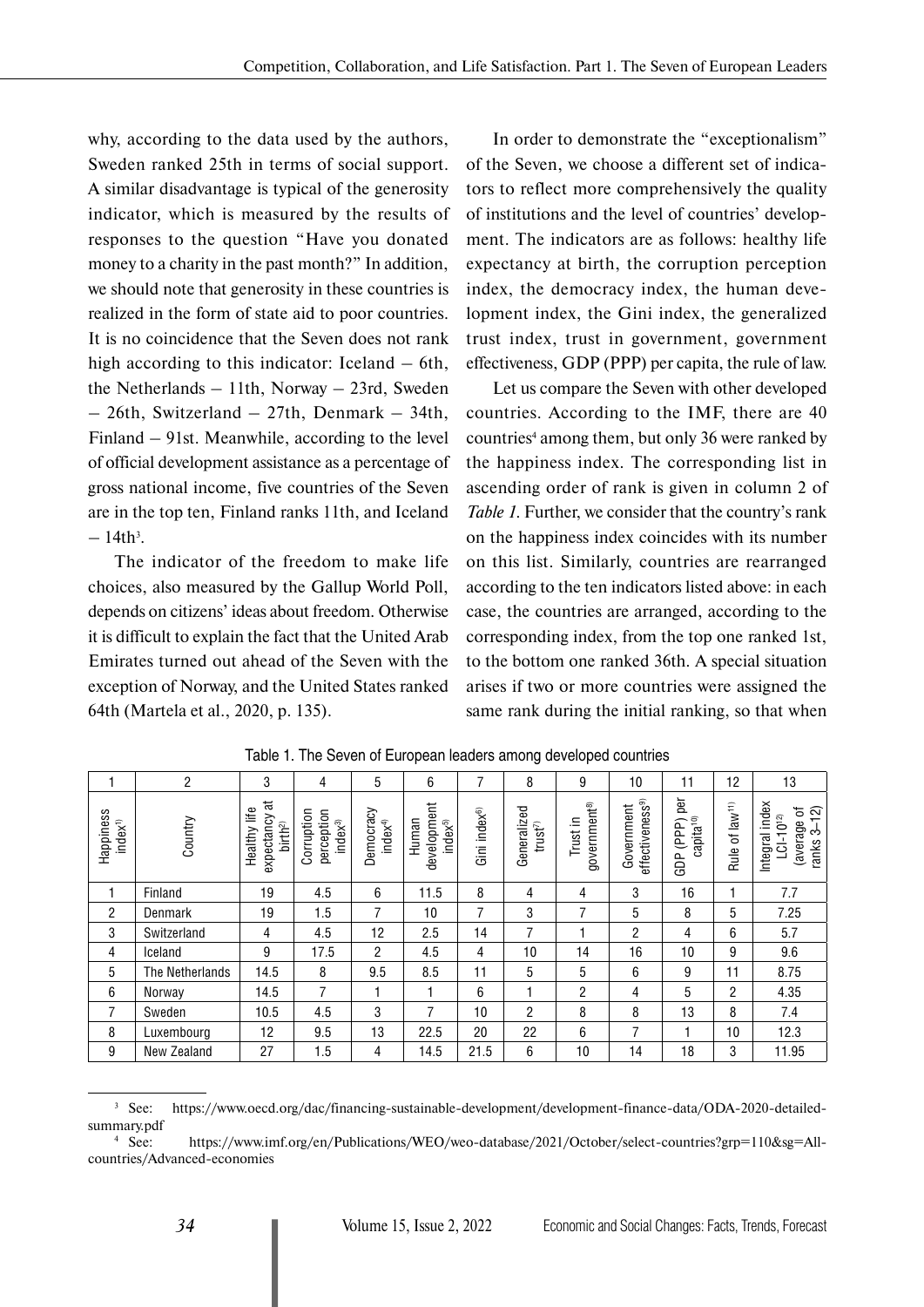End of Table 1

| 1                                 | $\overline{c}$        | 3                                           | 4                                       | 5                               | 6                                   | $\overline{7}$           | 8                                   | 9                                    | 10                                        | 11                                        | 12                         | 13                                                             |
|-----------------------------------|-----------------------|---------------------------------------------|-----------------------------------------|---------------------------------|-------------------------------------|--------------------------|-------------------------------------|--------------------------------------|-------------------------------------------|-------------------------------------------|----------------------------|----------------------------------------------------------------|
| Happiness<br>index <sup>(1)</sup> | Country               | $\frac{1}{2}$ expectancy at<br>Healthy life | perception<br>Corruption<br>$index^{3}$ | Democracy<br>index <sup>4</sup> | development<br>Human<br>$index^{5}$ | Gini index <sup>6)</sup> | Generalized<br>trust $\overline{v}$ | government <sup>8)</sup><br>Trust in | effectiveness <sup>9)</sup><br>Government | per<br>capita <sup>10)</sup><br>GDP (PPP) | Rule of law <sup>11)</sup> | Integral index<br>ranks 3-12)<br>average of<br>$LCI - 10^{12}$ |
| 10                                | Austria               | 22.5                                        | 15.5                                    | 16                              | 17                                  | 9                        | 16                                  | 11                                   | 9                                         | 11                                        | $\overline{7}$             | 13.50                                                          |
| 11                                | Australia             | 22.5                                        | 12.5                                    | 9.5                             | 8.5                                 | 21.5                     | 9                                   | 21                                   | 12                                        | 14                                        | 13                         | 14.35                                                          |
| 12                                | Israel                | 5.5                                         | 28                                      | 23.5                            | 19.5                                | 28                       | 27                                  | 25                                   | 26                                        | 25                                        | 28                         | 23.55                                                          |
| 13                                | Germany               | 22.5                                        | 9.5                                     | 14                              | 6                                   | 12                       | 15                                  | $\boldsymbol{9}$                     | 20                                        | 12                                        | 15                         | 13.50                                                          |
| 14                                | Canada                | 16                                          | 12.5                                    | 5                               | 16                                  | 15                       | 8                                   | 13                                   | 11                                        | 17                                        | 12                         | 12.55                                                          |
| 15                                | Irish                 | 17                                          | 20                                      | 8                               | 2.5                                 | 13                       | 13                                  | 15                                   | 17                                        | 3                                         | 17                         | 12.55                                                          |
| 16                                | UK                    | 28                                          | 12.5                                    | 15                              | 13                                  | 31                       | 14                                  | 28                                   | 19                                        | 21                                        | 18                         | 19.95                                                          |
| 17                                | <b>Czech Republic</b> | 30                                          | 32                                      | 27                              | 26                                  | $\overline{c}$           | 23                                  | 29                                   | 30                                        | 26                                        | 27                         | 25.2                                                           |
| 18                                | <b>USA</b>            | 34                                          | 22                                      | 21                              | 17                                  | 32                       | 12                                  | 17                                   | 22                                        | 6                                         | 21                         | 20.4                                                           |
| 19                                | Belgium               | 26                                          | 15.5                                    | 30                              | 14.5                                | 5                        | 17                                  | 32                                   | 25                                        | 15                                        | 20                         | 20.0                                                           |
| 20                                | France                | 7.5                                         | 21                                      | 20                              | 25                                  | 16                       | 26                                  | 23                                   | 23                                        | 20                                        | 22                         | 20.35                                                          |
| 21                                | Malta                 | 13                                          | 34                                      | 26                              | 27                                  |                          | 30                                  | $\overline{a}$                       | 28                                        | 23                                        | 31                         | 26.5                                                           |
| 22                                | Taiwan                | $\overline{\phantom{a}}$                    | 23                                      | 11                              | $\overline{a}$                      | $\overline{a}$           | 20                                  | $\overline{a}$                       | 15                                        |                                           | 23                         | 18.4                                                           |
| 23                                | Spain                 | 7.5                                         | 24                                      | 18                              | 24                                  | 24                       | 19                                  | 26                                   | 31                                        | 30                                        | 32                         | 23.55                                                          |
| 24                                | Italy                 | 10.5                                        | 33                                      | 25                              | 28.5                                | 23                       | 21                                  | 27                                   | 36                                        | 24                                        | 36                         | 26.40                                                          |
| 25                                | Slovenia              | 25                                          | 28                                      | 29                              | 21                                  | 3                        | 32                                  | 19                                   | 24                                        | 29                                        | 26                         | 23.6                                                           |
| 26                                | Singapore             | $\overline{\mathbf{c}}$                     | 4.5                                     | 35                              | 11.5                                | 29                       | 33                                  | 3                                    | 1                                         | $\overline{2}$                            | 4                          | 12.50                                                          |
| 27                                | Slovakia              | 31                                          | 36                                      | 34                              | 35                                  | $\mathbf{1}$             | 31                                  | 30                                   | 34                                        | 33                                        | 33                         | 29.8                                                           |
| 28                                | Lithuania             | 32                                          | 28                                      | 33                              | 32                                  | 30                       | 24                                  | 16                                   | 27                                        | 28                                        | 29                         | 27.9                                                           |
| 29                                | Cyprus                | 5.5                                         | 30                                      | 28                              | 31                                  |                          | 35                                  | $\overline{\phantom{0}}$             | 32                                        | 27                                        | 34                         | 27.81                                                          |
| 30                                | Estonia               | 29                                          | 17.5                                    | 23.5                            | 28.5                                | 17                       | 25                                  | 18                                   | 21                                        | 31                                        | 19                         | 22.95                                                          |
| 31                                | Latvia                | 33                                          | 31                                      | 32                              | 33                                  | 26                       | 29                                  | 31                                   | 33                                        | 34                                        | 30                         | 31.2                                                           |
| 32                                | Japan                 | 1                                           | 19                                      | 17                              | 19.5                                | 25                       | 11                                  | 22                                   | 13                                        | 22                                        | 16                         | 16.55                                                          |
| 33                                | Portugal              | 19                                          | 25.5                                    | 22                              | 34                                  | 19                       | 34                                  | 12                                   | 29                                        | 32                                        | 24                         | 25.05                                                          |
| 34                                | South Korea           | 3                                           | 25.5                                    | 19                              | 22.5                                | 27                       | 18                                  | 20                                   | 18                                        | 19                                        | 25                         | 19.7                                                           |
| 35                                | Greece                | 22.5                                        | 35                                      | 31                              | 30                                  | 18                       | 28                                  | 24                                   | 35                                        | 35                                        | 35                         | 28.0                                                           |
| 36                                | Hong Kong             | $\frac{1}{2}$                               | 12.5                                    | 36                              | 4.5                                 | $\overline{a}$           | $\overline{a}$                      | $\blacksquare$                       | 10                                        | $\overline{7}$                            | 14                         | 14.0                                                           |

Sources:

1) Data for 2018–2020. Helliwel et al., 2021a, p. 20.

2) Data for 2019. Available at: https://apps.who.int/gho/data/view.main.SDG2016LEXv?lang=en

<sup>3)</sup> Data for 2020. Available at: [https://images.transparencycdn.org/images/CPI2020\\_Report\\_EN\\_0802-WEB-1\\_2021-02-08-103053.pdf](https://images.transparencycdn.org/images/CPI2020_Report_EN_0802-WEB-1_2021-02-08-103053.pdf)

4) Data for 2020. Democracy Index 2020. In sickness and in health? (2021). The Economist Intelligence Unit Limited.

5) Data for 2019. Available at:<http://hdr.undp.org/sites/default/files/hdr2020.pdf>, p. 343.

6) Data for 2020. Available at:<https://data.oecd.org/inequality/income-inequality.htm>

New Zealand – for 2018. Available at:<https://knoema.com/atlas/New-Zealand/topics/Poverty/Income-Inequality/GINI-index>

Singapore – for 2020. Available at: <https://www.statista.com/statistics/951976/singapore-gini-coefficient-after-tax/>

New Zealand and Singapore were added to the OECD data on 39 countries. 41 countries were ranked.

 $7$  Ranked by averaged WVS survey data from the early 1980s to 2009 (Svendsen, Svendsen, 2015, p. 95).

Data on Costa Rica. Available at: [https://socialcapitalgateway.org/sites/socialcapitalgateway.org/files/data/paper/2012/09/07/pc.pdf,](https://socialcapitalgateway.org/sites/socialcapitalgateway.org/files/data/paper/2012/09/07/pc.pdf) p.18.

8) OECD data, 2017–2020. Available at:<https://data.oecd.org/gga/trust-in-government.htm>

On Singapore. Available at: [https://www.straitstimes.com/singapore/politics/singaporeans-have-high-level-of-confidence-in-government](https://www.straitstimes.com/singapore/politics/singaporeans-have-high-level-of-confidence-in-government-but-politically)[but-politically](https://www.straitstimes.com/singapore/politics/singaporeans-have-high-level-of-confidence-in-government-but-politically)

Singapore was added to the OECD data on 42 countries. 43 countries were ranked.

9) World Bank data for 2020. Available at: [https://www.theglobaleconomy.com/rankings/wb\\_government\\_effectiveness/](https://www.theglobaleconomy.com/rankings/wb_government_effectiveness/)

 $10)$  World Bank data for 2020. Available at: [https://www.theglobaleconomy.com/rankings/gdp\\_per\\_capita\\_ppp/](https://www.theglobaleconomy.com/rankings/gdp_per_capita_ppp/)

The data on Japan were taken as of 2019.

11) Available at: [https://www.theglobaleconomy.com/rankings/wb\\_ruleoflaw/](https://www.theglobaleconomy.com/rankings/wb_ruleoflaw/)

 $12$ ) The integral index of quality of life, civic culture and institutional effectiveness; calculated as an average of ten indicators  $(3-12)$ .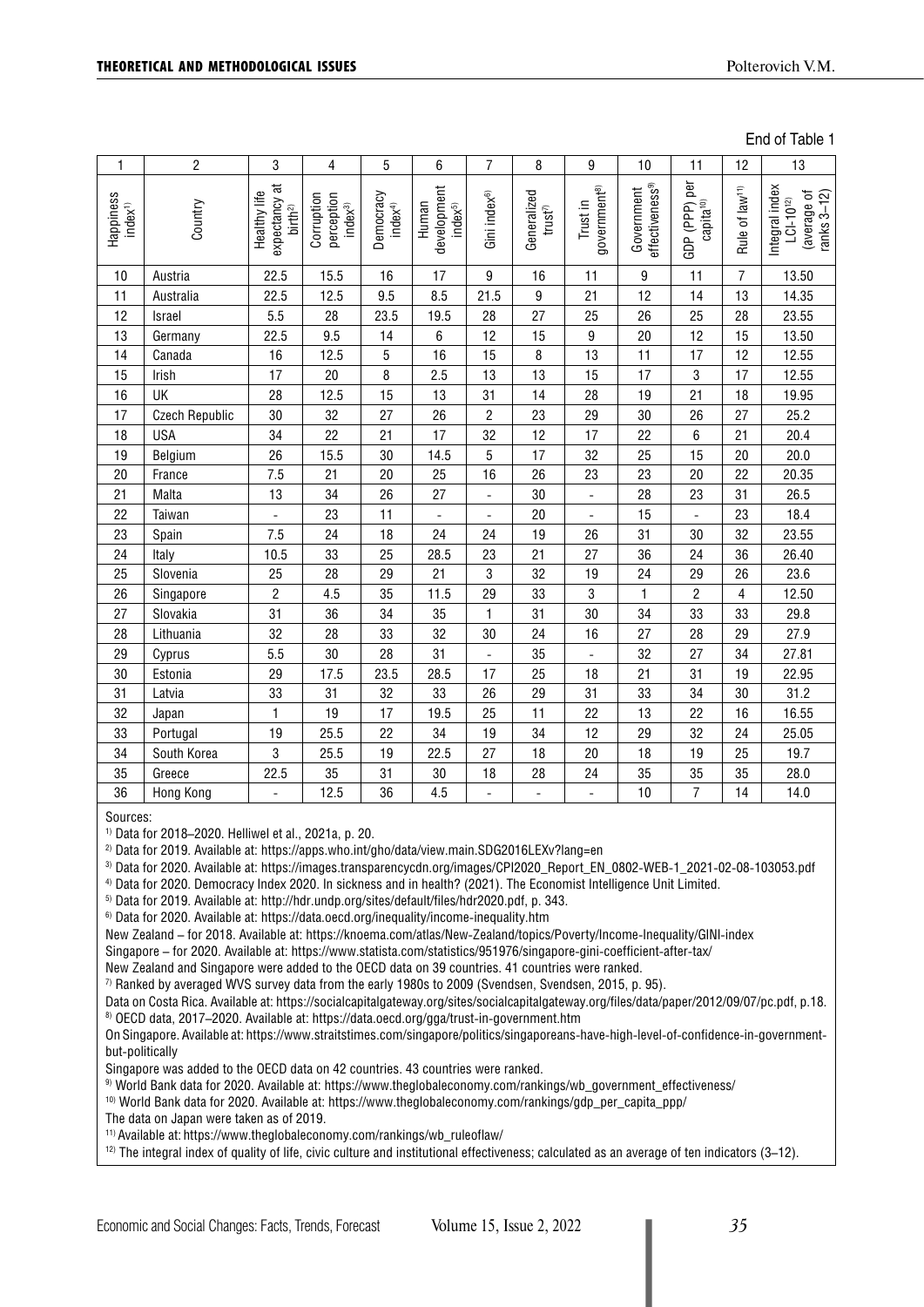| 1                 | $\overline{2}$ | 3               | $\overline{4}$ | 5                            | 6                        | $\overline{7}$        | 8                           | $\boldsymbol{9}$             |  |
|-------------------|----------------|-----------------|----------------|------------------------------|--------------------------|-----------------------|-----------------------------|------------------------------|--|
| Rank<br>according | Happiness      |                 | Integral       | Distance to<br>the "nearest" | Social<br>support        | Human<br>freedom      | Integral index<br>$LCI-123$ | Distance to<br>the "nearest" |  |
| to the            | index, rank    | Country         | index          | country with                 | $index1$ ,               | index <sup>2)</sup> , | (average of the ranks:      | country with                 |  |
| LCI-10            |                |                 | <b>LCI-10</b>  | a smaller                    | rank                     | rank                  | 4 with a weight of 10;      | a smaller                    |  |
|                   |                |                 |                | <b>LCI-10</b>                |                          |                       | 6 and 7)                    | <b>LCI-12</b>                |  |
|                   |                | Cluster 1.10    |                |                              |                          |                       | Cluster 1.12                |                              |  |
| 1                 | 6              | Norway          | 4.35           |                              | 9                        | 5.5                   | 4.83                        | $\Box$                       |  |
| 2                 | 3              | Switzerland     | 5.70           | 1.35                         | 8                        | 9.5                   | 6.21                        | 1.38                         |  |
| 3                 | $\overline{2}$ | Denmark         | 7.25           | 1.55                         | 4                        | 9.5                   | 7.17                        | 0.96                         |  |
| 4                 | $\overline{7}$ | Sweden          | 7.40           | 0.15                         | 18                       | $\mathbf{1}$          | 7.75                        | 0.12                         |  |
| 5                 | $\mathbf{1}$   | Finland         | 7.70           | 0.30                         | 11                       | 3.5                   | 7.63                        | 0.46                         |  |
| 6                 | 5              | The Netherlands | 8.75           | 1.05                         | 19                       | $\overline{c}$        | 9.04                        | 1.29                         |  |
| $\overline{7}$    | 4              | Iceland         | 9.60           | 0.85                         | $\mathbf{1}$             | 13                    | 9.17                        | 0.13                         |  |
|                   |                | Cluster 2.10    |                |                              |                          |                       |                             |                              |  |
| 8                 | 9              | New Zealand     | 11.95          | 2.35                         | 3                        | 3.5                   | 10.50                       | 1.33                         |  |
| 9                 | 8              | Luxembourg      | 12.30          | 0.35                         | 12                       | 5.5                   | 11.71                       | 1.21                         |  |
| 10                | 26             | Singapore       | 12.50          | 0.20                         | $\overline{\phantom{0}}$ | 36                    |                             |                              |  |
| $11 - 12$         | 14             | Canada          | 12.55          | 0.05                         | 7                        | 11                    | 11.96                       | 0.25                         |  |
| $11 - 12$         | 15             | Ireland         | 12.55          | 0.00                         | $\overline{c}$           | 19                    | 12.21                       | 0.25                         |  |
| $13 - 14$         | 10             | Austria         | 13.50          | 0.95                         | 15                       | 7.5                   | 13.13                       | 0.92                         |  |
| $13 - 14$         | 13             | Germany         | 13.50          | 0.00                         | 16                       | 7.5                   | 13.21                       | 0.08                         |  |
| 15                | 36             | Hong Kong       | 14.00          | 0.50                         | $\overline{a}$           | 27.5                  | $\overline{a}$              | $\overline{a}$               |  |
| 16                | 11             | Australia       | 14.35          | 0.35                         | 6                        | 12                    | 13.46                       | 0.25                         |  |
|                   |                | Cluster 3.10    |                |                              |                          |                       | Cluster 2.12                |                              |  |
| 17                | 32             | Japan           | 16.55          | 2.20                         | 20                       | 27.5                  | 17.75                       | 4.29                         |  |
| 18                | 22             | Taiwan          | 18.40          | 1.85                         |                          | 17                    |                             |                              |  |
| 19                | 34             | South Korea     | 19.70          | 1.30                         | 31                       | 22                    | 20.83                       | 0.5                          |  |
| 20                | 16             | UK              | 19.95          | 0.25                         | 5                        | 20                    | 18.71                       | 0.96                         |  |
| 21                | 19             | Belgium         | 20.00          | 0.05                         | 13                       | 14                    | 18.92                       | 0.21                         |  |
| 22                | 20             | France          | 20.35          | 0.35                         | 17                       | 29.5                  | 20.83                       | 0.00                         |  |
| 23                | 18             | <b>USA</b>      | 20.40          | 0.05                         | 14                       | 26                    | 20.33                       | 1.41                         |  |
|                   |                | Cluster 4.10    |                |                              |                          |                       |                             |                              |  |
| 24                | 30             | Estonia         | 22.95          | 2.55                         | 25                       | 15.5                  | 22.5                        | 1.67                         |  |
| $25 - 26$         | 23             | Spain           | 23.55          | 0.60                         | $10$                     | 29.5                  | 22.92                       | 0.42                         |  |
| $25 - 26$         | 12             | Israel          | 23.55          | 0.00                         | 24                       | 35                    | 24.54                       | 0.12                         |  |
| 27                | 25             | Slovenia        | 23.60          | 0.05                         | 22                       | 23                    | 23.42                       | 0.50                         |  |
| 28                | 33             | Portugal        | 25.05          | 1.45                         | 27                       | 15.5                  | 24.42                       | 1.00                         |  |
| 29                | 17             | Czech           | 25.20          | 0.15                         | 26                       | 18                    | 24.67                       | 0.13                         |  |
| 30                | 24             | Italy           | 26.40          | 1.20                         | 23                       | 31                    | 26.50                       | 1.83                         |  |
| 31                | 21             | Malta           | 26.50          | 0.10                         | $\overline{\phantom{0}}$ | 24                    | $\overline{\phantom{a}}$    | $\blacksquare$               |  |
| 32                | 29             | Cyprus          | 27.80          | 1.30                         | $\blacksquare$           | 33                    | $\blacksquare$              | $\overline{\phantom{a}}$     |  |
| 33                | 28             | Lithuania       | 27.90          | 0.10                         | 28                       | 25                    | 27.67                       | 1.17                         |  |
| 34                | 35             | Greece          | 28.00          | 0.10                         | $30\,$                   | 34                    | 28.67                       | 1.00                         |  |
| 35                | 27             | Slovakia        | 29.80          | 1.80                         | 21                       | 32                    | 29.25                       | 0.58                         |  |
| $36\,$            | 31             | Latvia          | 31.20          | 1.4                          | 29                       | 21                    | 30.17                       | 0.92                         |  |

Table 2. Clustering the set of developed countries, 10 and 12 factors\*

\* The dash indicates the absence of relevant data on the country.

Sources:

1) Social Support Index. Available at:<https://data.oecd.org/healthrisk/lack-of-social-support.htm>

OECD (2021), Lack of social support (indicator). DOI: 10.1787/0cfbe26f-en (Accessed 07 October 2021).

2) Human Freedom Index 2021. Available at: <https://worldpopulationreview.com/country-rankings/freedom-index-by-country>

3) The integral index of quality of life, civic culture and institutional effectiveness; calculated as an average of twelve indicators: 3–12

(Tab. 1) and 5, 6 (Tab. 2). Obviously, LCI-12 =  $[10$  LCI-10 + (rank 5) + (rank 6)]/12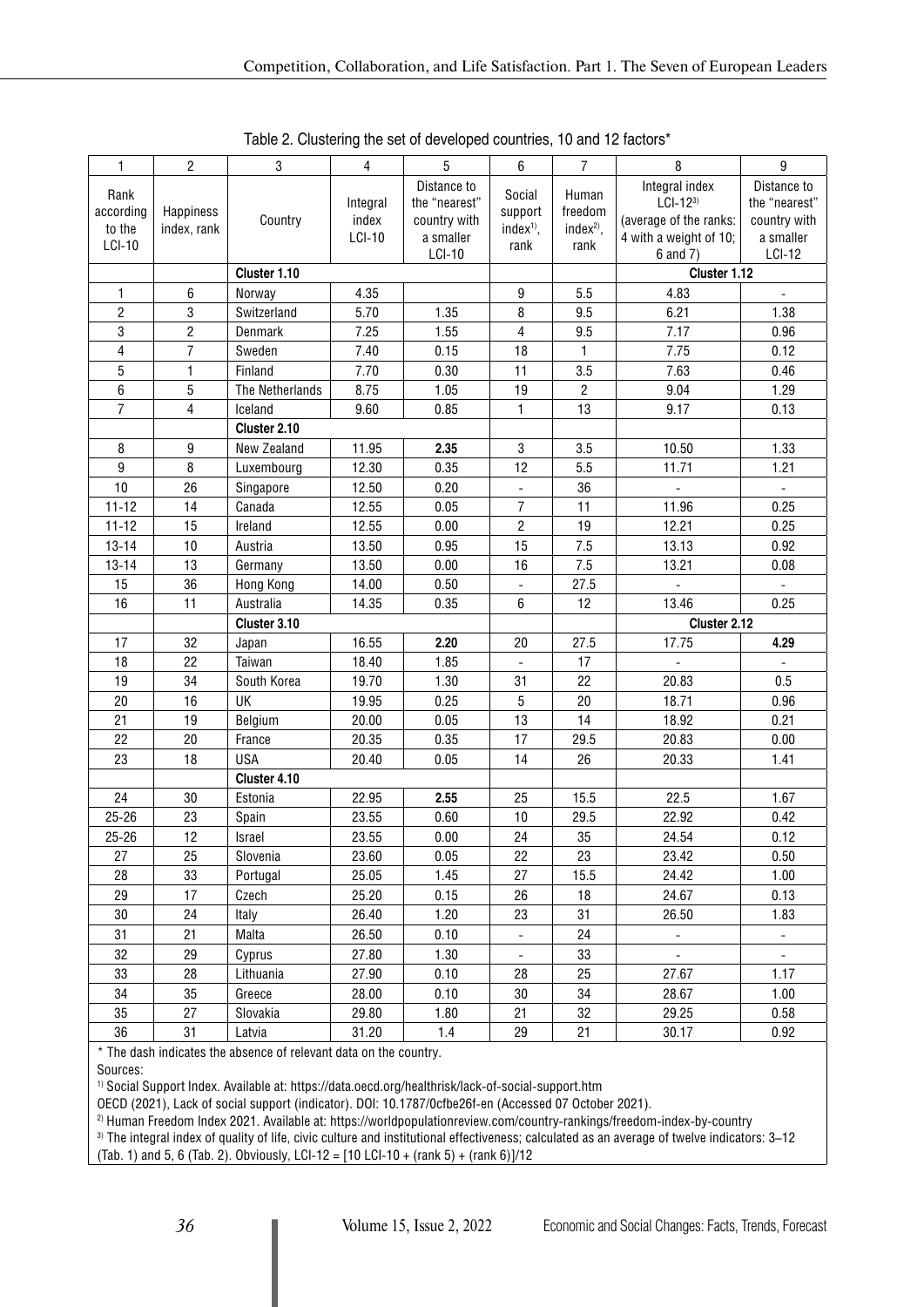compiling the list each of them can be located in one of two or more places following each other. In this case, each country is assigned a rank equal to the sum of the numbers of the corresponding places divided by their number. For example, according to the initial data, Finland, Switzerland, Sweden and Singapore had the same corruption perception index and ranked from 3rd to 6th on our list. After the rearrangement, each of these countries scores 4.5 (see column 4 of Table 1). Columns 3–12 of Table 1 contain the scores obtained in this way from the initial data.

We note that the initial ranks depend on the number of countries that were ranked according to one or another index. Rearrangement allows us to get rid of this dependence.

Column 13 of Table 1 shows the average rank of each country for all ten indicators. We call this indicator, designated as the LCI-10, the integral index of quality of life, civic culture and institutional effectiveness. This index is used to cluster the group of countries under consideration *(Table 2)*.

The calculation uses the simplest clustering method – the nearest neighbor method (also called the single linkage method)<sup>5</sup>.

We take the modulus of the difference between the corresponding values of the LCI-10 as a measure of the distance between countries. We say that a subset of countries S (which does not coincide with their entire set and contains at least two countries) forms a cluster in a weak sense if two conditions are met: a) S contains all such and only such countries whose nearest neighbors belong to S; b). the distance between any two countries from S is less than at least one of the distances from these countries to any country not belonging to S. A subset of S is called a cluster in a strong sense, or simply a cluster if it is a cluster in a weak sense and the following condition is met: the distance from each country within S to its nearest neighbor is less

<sup>5</sup> See: http://www.aiportal.ru/articles/autoclassification/ single-link.html

than the distance from any country within S to any country outside S.

It can be easily verified that the nearest neighbor method generates clusters in a strong sense.

In the situation under consideration, the graph of connections between vertices (countries) can be represented as a weighted chain where the weights of the edges are equal to the corresponding distances.

The vertices of this chain are arranged in ascending order of LCI-10 values (see columns 1, 3 and 4 of Table 2), and the weights of the edges connecting them are equal to the differences between the corresponding values (see column 5 of Table 2). For example, the weight of the first Norway – Switzerland edge in the chain is  $5.70 4.35 = 1.35$ ; the weight of the Iceland – New Zealand edge is defined similarly:  $11.95 - 9.60 =$ 2.35, etc. The distance between any two countries is equal to the sum of the weights of the edges connecting them. For example, the distance between Australia and the UK is calculated using the data from column 5 as follows:  $2.20 + 1.85 +$  $1.30 + 0.25 = 5.60$ .

If an LCI-10 value is the same for several countries, as is the case, for example, for Austria and Germany, then they are located at the same vertex, and their order in column 3 is chosen at random.

Obviously, under the accepted assumptions, the Seven forms a cluster. In the situation under consideration, clustering can be conducted by sequentially removing the edges with the maximum weight. According to the data in column 5, the USA – Estonia edge has the maximum weight. When the edge is removed, our set of countries splits into two clusters: cluster 4.10 and all other countries. Then, removing the Iceland – New Zealand and Australia–Japan edges, we split the set of developed countries into four clusters. If we assess the level of development by the values of the LCI-10, then the Seven turns out to be the leading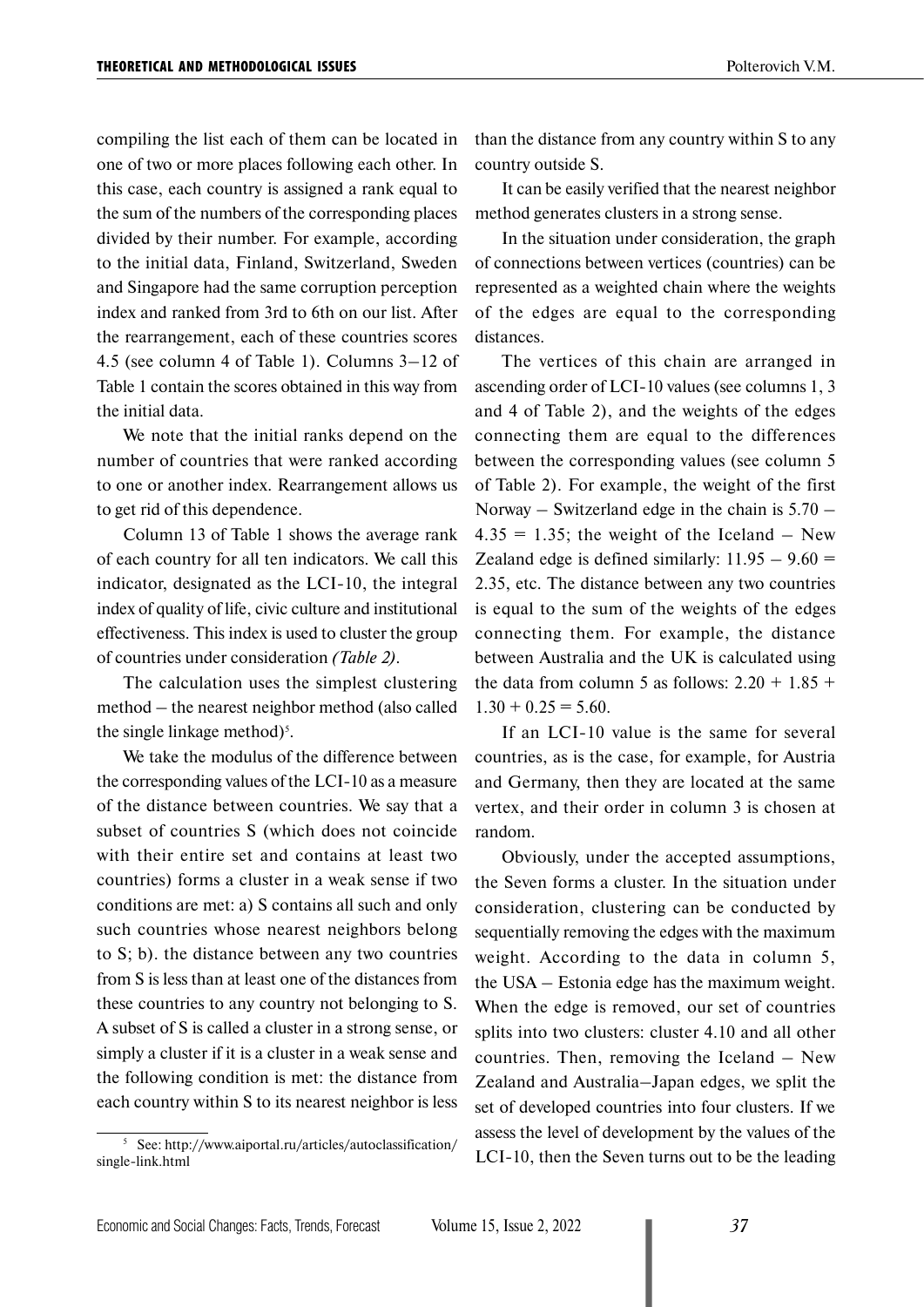cluster in this regard<sup>6</sup>. While each country from the first cluster shows higher life satisfaction than any country from the other clusters. It is also easy to check that the average life satisfaction in the second cluster is higher than in the third, and in the third it is higher than in the fourth.

The fact that the Seven forms a separate cluster, where each of the countries surpasses representatives of other clusters not only in life satisfaction, but also in the integral index, can be considered a serious argument in favor of its "exceptionalism": The Seven is significantly ahead of all other states, including the United States, in terms of development. We emphasize that neither the three Scandinavian countries nor the five Nordic states form a cluster.

The results we have obtained suggest that the feeling of life satisfaction is associated with the level of the LCI-10. It would be interesting to check for a causal relationship between indicators included in LCI-10 and the level of happiness by interviewing respondents.

Certainly, the conclusions may depend on the clustering method and, in particular, on the selected set of parameters that form an integral index. If, for example, the indicators of social support and personal freedom, rejected earlier for substantive reasons, are added to the ten parameters used, then the picture changes: the Seven ceases to be a cluster. When dividing the set of countries by means of a new integrated index LCI-12 into two clusters, the Seven is part of the first cluster along with seven more countries (see columns 6–9 of Table 2). Nevertheless, it remains at the top of the list and forms a cluster in a weak sense, which can be easily checked. While the United States turns out in the second cluster.

On the dynamics of the main indicators: the Seven and the USA

According to the LCI-10 the United States ranks 23rd, even lower than according to the

happiness index. We should note that over the recent decades a typical trend has developed: the U.S. has been lagging increasingly behind a number of countries, and many other countries are now catching up with the U.S.

According to the report "Corruption Perceptions Index 2020"7 , in 2020 the United States reached its lowest position on the CPI since 2012. The authors relate this to the challenges of allocating and distributing the COVID-19 relief package. The high scores of Denmark, Finland, Sweden and Switzerland are emphasized. Of the seven European leaders, only Iceland has gone beyond the top ten on the CPI; still it is also significantly ahead of the United States.

The Democracy Index is calculated by the Economist Intelligence Unit, the research and analysis division of the Economist Group (UK), on the basis of expert assessments and opinion polls in 167 countries. The 60 indicators obtained in this way are aggregated to identify five indicators, each of which characterizes one of the fundamental categories of the democratic mechanism: electoral process and pluralism, the functioning of government, political participation, political culture, and civil liberties. These indicators are evaluated on a ten-point scale, and the Democracy Index is their arithmetic mean. Based on its scores each country is classified as one of four types of regime: "full democracy", "flawed democracy", "hybrid regime" or "authoritarian regime"<sup>8</sup>. Data for  $2006 - 2020$  have been published<sup>9</sup>. During this

<sup>6</sup> The algorithm used does not contain a stopping rule. It is important for us that the Seven forms a cluster at some step.

<sup>7</sup> Corruption Perceptions Index 2020 (2021). Transparency International. Berlin. 30 p. Available at: https:// images.transparencycdn.org/images/CPI2020\_Report\_ EN\_0802-WEB-1\_2021-02-08-103053.pdf

<sup>8</sup> See: https://countryeconomy.com/hdi?year=2006/

<sup>9</sup> Democracy Index 2012. Democracy at a standstill (2013). The Economist Intelligence Unit Limited 2013. Pр. 1–40. Available at: https://civitanaorg.files.wordpress. com/2014/05/democracy-index-2012.pdf; Democracy Index 2020. In sickness and in health? (2021). The Economist Intelligence Unit Limited. Pр. 1–70. An updated version of the index has been published recently (Democracy Index (2021). Gumanitarnyi portal: Issledovaniya. Tsentr gumanitarnykh tekhnologii, 2006–2021 (revised March 10, 2021). Available at: https://gtmarket.ru/ratings/democracy-index).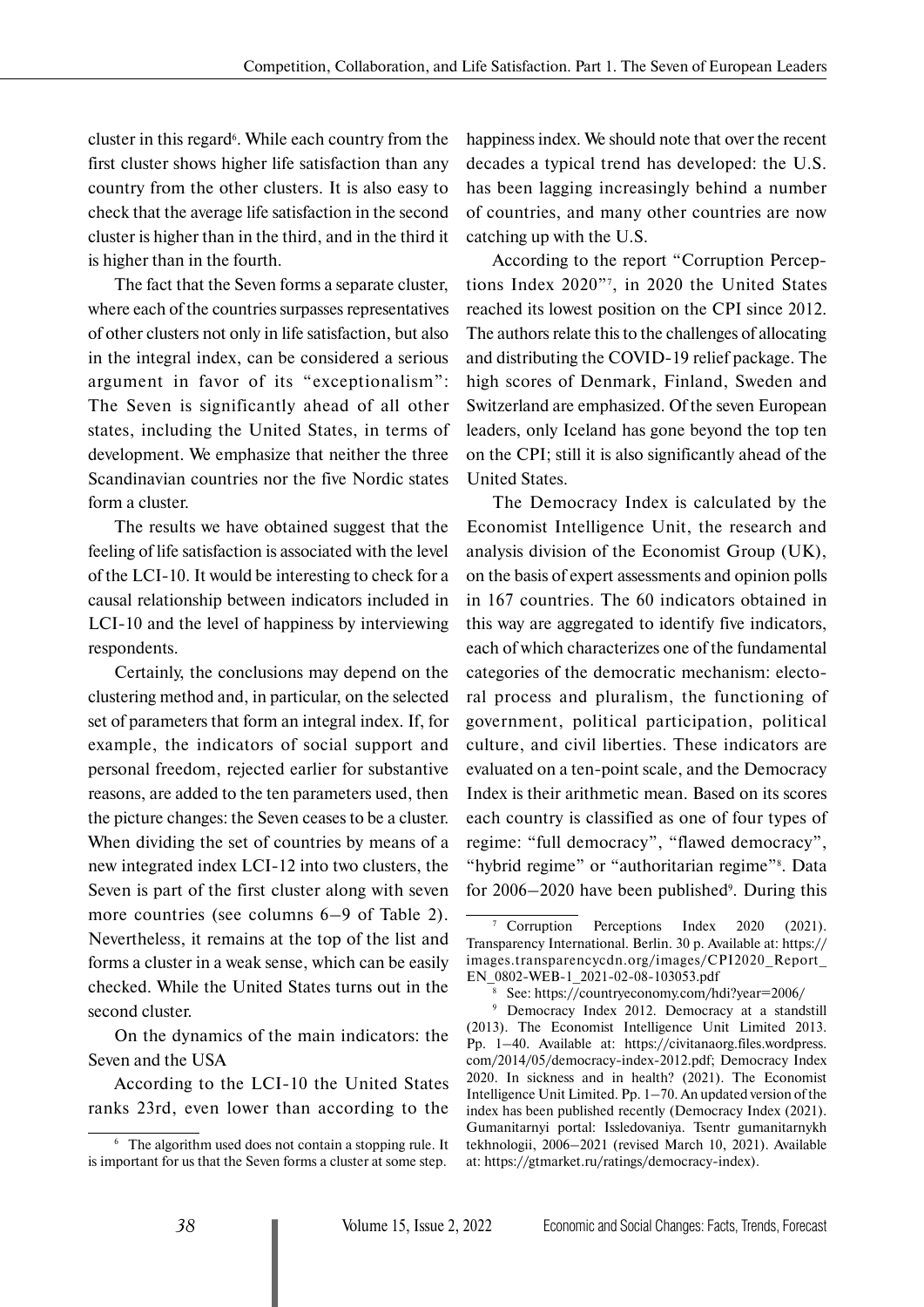period, the index values decreased for almost all countries initially classified as full democracies. Norway is one of the few exceptions. In addition, four other countries within the Seven retained the index values above nine; the indices of the remaining two states – the Netherlands and Switzerland – are very close to nine. While the U.S. score on the Democracy Index was falling monotonously from 8.22 and turned out below 8 in 2016. Thus, the United States has moved to the flawed democracy category. It lags behind the majority of full democracies in terms of the quality of governance and the level of political culture10.

The Human Development Index (HDI) is an aggregate of four indicators: life expectancy at birth, mean of years of schooling for adults aged 25 years and more, expected years of schooling for children of school entering age, and gross national income per capita<sup>11</sup>.

In 1990, the United States ranked 7th on the HDI and were ahead of the Netherlands, Denmark and Finland<sup>12</sup>. In 2005, they ranked 12th, surpassing only Denmark within the Seven<sup>13</sup>. In 2019, the United States moved to the 17th place, while the Seven countries took places no lower than 12th (see Table 1). In terms of HDI growth rate for 1990– 2017, the United States is behind the vast majority of countries. Among the countries included in the top 100 in 2017, the HDI was growing at a lower rate only in Ukraine<sup>14</sup>.

As follows from Table 1, income inequality in the United States is significantly higher than in the Seven countries. In fact, this is true in relation to all European states, and the same can be said about wealth inequality. Compared with 1980, inequality in the United States has grown much more dramatically than in Western Europe (Alvaredo et al., 2018; Polterovich, 2021a).

Social mobility is among the factors that significantly affect inequality. It is natural to assume that mobility is higher when the levels of income groups to which children and their parents belong are less correlated. The work (Jäntti et al., 2006) shows that in the United States the correlation is significantly higher than in the UK, where it greatly exceeds the correlation observed in Denmark, Finland, Norway and Sweden. Thus, the son of a poor father is more likely to remain poor in the United States than in the Nordic countries. The authors note that their study dispels the myth of American exceptionalism regarding social mobility.

A similar conclusion also follows from the findings (Alesina et al., 2018, p. 532). According to the authors, if a child's parents belong to the lower income quantile, then the probability that the child will remain in the same quantile is 26.7% for Sweden, which is less than for Italy (27.3), France (29.2), the UK (30.3), the U.S. (33.1). The figures confirm that mobility is lower in the U.S., and in Sweden it is higher than in the leading European countries. The article shows that Europeans consider social mobility as being a lot worse than it is in reality, and U.S. citizens tend to believe that social mobility in their country is significantly higher than it actually is.

Institutional features are closely related to cultural ones. A remarkable example of this relationship is the difference between Americans and Norwegians, experimentally discovered in the work (Almäs et al., 2016). Norwegians, unlike Americans, show a much more negative attitude toward high inequality, while there are no differences in their attitude toward effectiveness.

<sup>&</sup>lt;sup>10</sup> Democracy Index 2020. In sickness and in health? (2021). The Economist Intelligence Unit Limited. Pр. 1–70. Tables 3, 12.

<sup>&</sup>lt;sup>11</sup> See: http://hdr.undp.org/en/content/human-develop-

ment-index-hdi<br><sup>12</sup> See: h http://hdr.undp.org/sites/default/files/reports/ 220/hdr\_1991\_en\_complete\_nostats.pdf, p. 15.

<sup>13</sup> See: http://hdr.undp.org/sites/default/files/reports/ 268/hdr\_20072008\_en\_complete.pdf, p. 229.

<sup>&</sup>lt;sup>14</sup> Human Development Indices and Indicators. 2018 Statistical Update (2018). The United Nations Development Programme, New York. 112 p. Рр. 26–29. Available at: http:// hdr.undp.org/sites/default/files/2018 human development statistical\_update.pdf.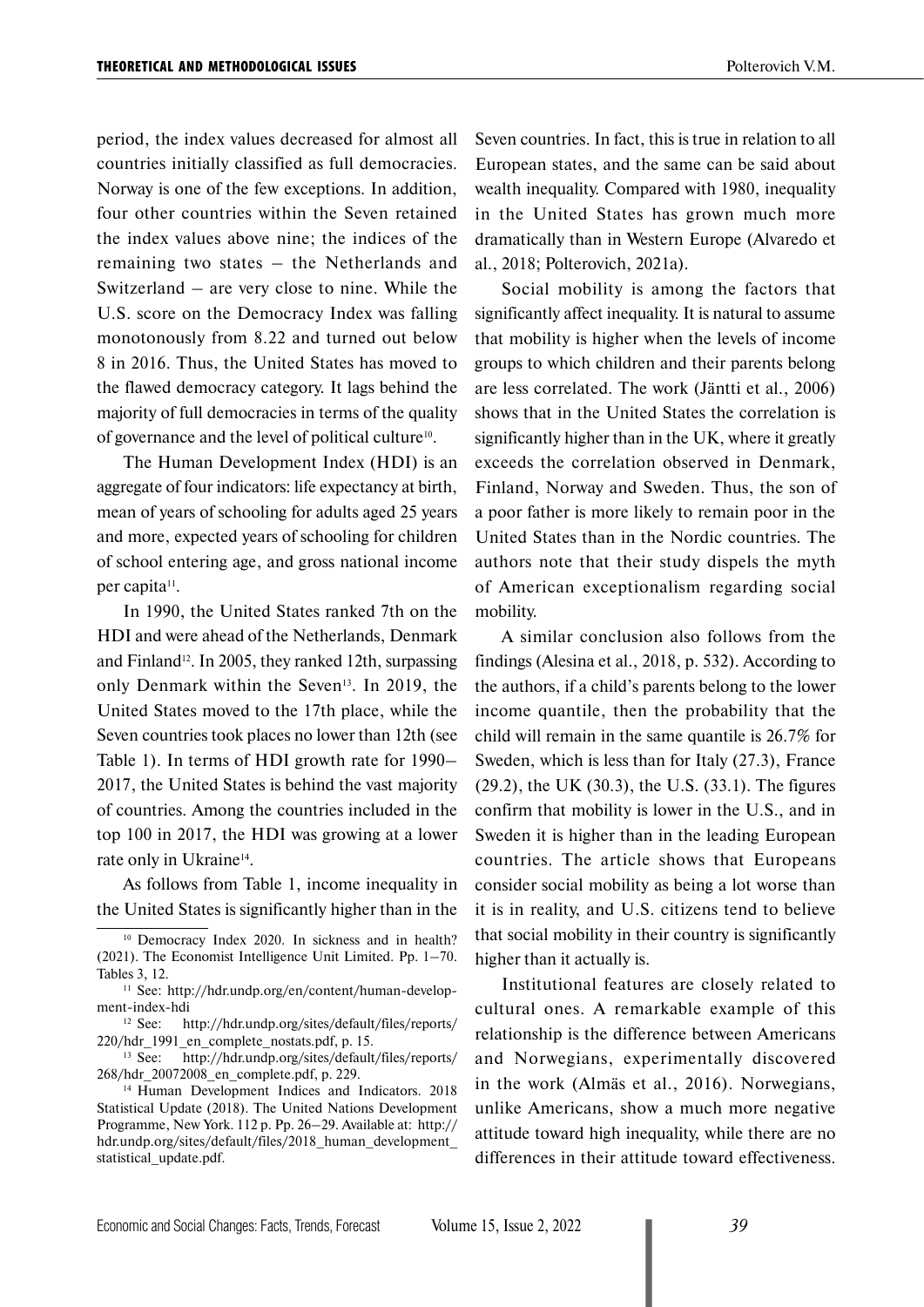We can assume that when performing some kind of work, Norwegian citizens are more likely to feel responsibility that is not associated with financial incentives. It is an essential prerequisite for effective collaboration.

The share of respondents who believe that "most people can be trusted" is taken as an indicator of generalized trust. The data in Table 1 reflect the findings of surveys conducted from the early 1980s to 2009. The work (Min, 2020) contains relatively new data on a slightly different indicator – a synthetic indicator of social trust. It characterizes the respondents' trust in both their near and far circle, in particular to family members and to people met for the first time. The ranking looks different here, but all the seven European leaders are in the top ten, the UK, New Zealand and Australia rank 7th, 8th and 9th, and the United States ranks 17th.

A sufficiently high level of citizens' generalized trust is the most important prerequisite for the effectiveness of collaboration mechanisms. A high level of citizens' trust in the government is of equal importance. Only in this case it becomes possible, while combating the crisis, to transform command hierarchies into advisory or collaborative ones (Polterovich, 2021b).

We should note that over the recent decades the level of generalized trust in the United States has been declining considerably. Thus, the share of respondents who believed that most people can be trusted was about 45% in 1972, and a little more than 30% in 2014. The level of US citizens' trust in the government decreased from 30% in 1996 to 19% in 2015. In 1958, it was above 70% (Ortiz-Ospina, Roser, 2016).

It is interesting to trace the dynamics of another indicator, the World Competitiveness Ranking (WCR), for the Seven and the United States. The WCR has been calculated since 1989 at the Institute for Management Development (Switzerland) and represents an aggregate of 334 indicators obtained on the basis of statistics and surveys. These indicators, according to the authors, somehow affect the country's ability to implement long-term economic growth. As we see in *Table 3*, over the past five years, all the Seven countries, with the exception of Iceland, have improved their rating. Five of them were in the top ten in 2021, and Finland ranked 11th. The U.S. ranked no lower than 4th in 2017–2019; and it moved downward to the 10th place in 2020 and 2021.

| $\#$                                                                                             | Country/year    | 2017           | 2018 | 2019             | 2020           | 2021 |  |  |
|--------------------------------------------------------------------------------------------------|-----------------|----------------|------|------------------|----------------|------|--|--|
|                                                                                                  | Denmark         | 7              | 6    | 8                | $\overline{2}$ | 3    |  |  |
| $\overline{2}$                                                                                   | Norway          | 11             | 8    | 11               | 7              | 6    |  |  |
| 3                                                                                                | Sweden          | 9              | 9    | 9                | 6              | 2    |  |  |
| 4                                                                                                | Finland         | 15             | 16   | 15               | 13             | 11   |  |  |
| 5                                                                                                | Iceland         | 20             | 24   | 20               | 21             | 21   |  |  |
| 6                                                                                                | Switzerland     | $\overline{2}$ | 5    | 4                | 3              |      |  |  |
| 7                                                                                                | The Netherlands | 5              | 4    | $\boldsymbol{6}$ | 4              | 4    |  |  |
| 8                                                                                                | New Zealand     | 16             | 23   | 21               | 22             | 20   |  |  |
| 9                                                                                                | <b>UK</b>       | 19             | 20   | 23               | 19             | 18   |  |  |
| 10                                                                                               | Austria         | 25             | 18   | 19               | 16             | 19   |  |  |
| 11                                                                                               | Canada          | 12             | 10   | 13               | 8              | 14   |  |  |
| 12                                                                                               | Australia       | 21             | 19   | 18               | 18             | 22   |  |  |
| 13                                                                                               | Germany         | 13             | 15   | 17               | 17             | 15   |  |  |
| 14                                                                                               | <b>USA</b>      | 4              | 1    | 3                | 10             | 10   |  |  |
| 15                                                                                               | Singapore       | 3              | 3    |                  |                | 5    |  |  |
| Source: https://www.imd.org/centers/world-competitiveness-center/rankings/world-competitiveness/ |                 |                |      |                  |                |      |  |  |

Table 3. World competitiveness ranking dynamics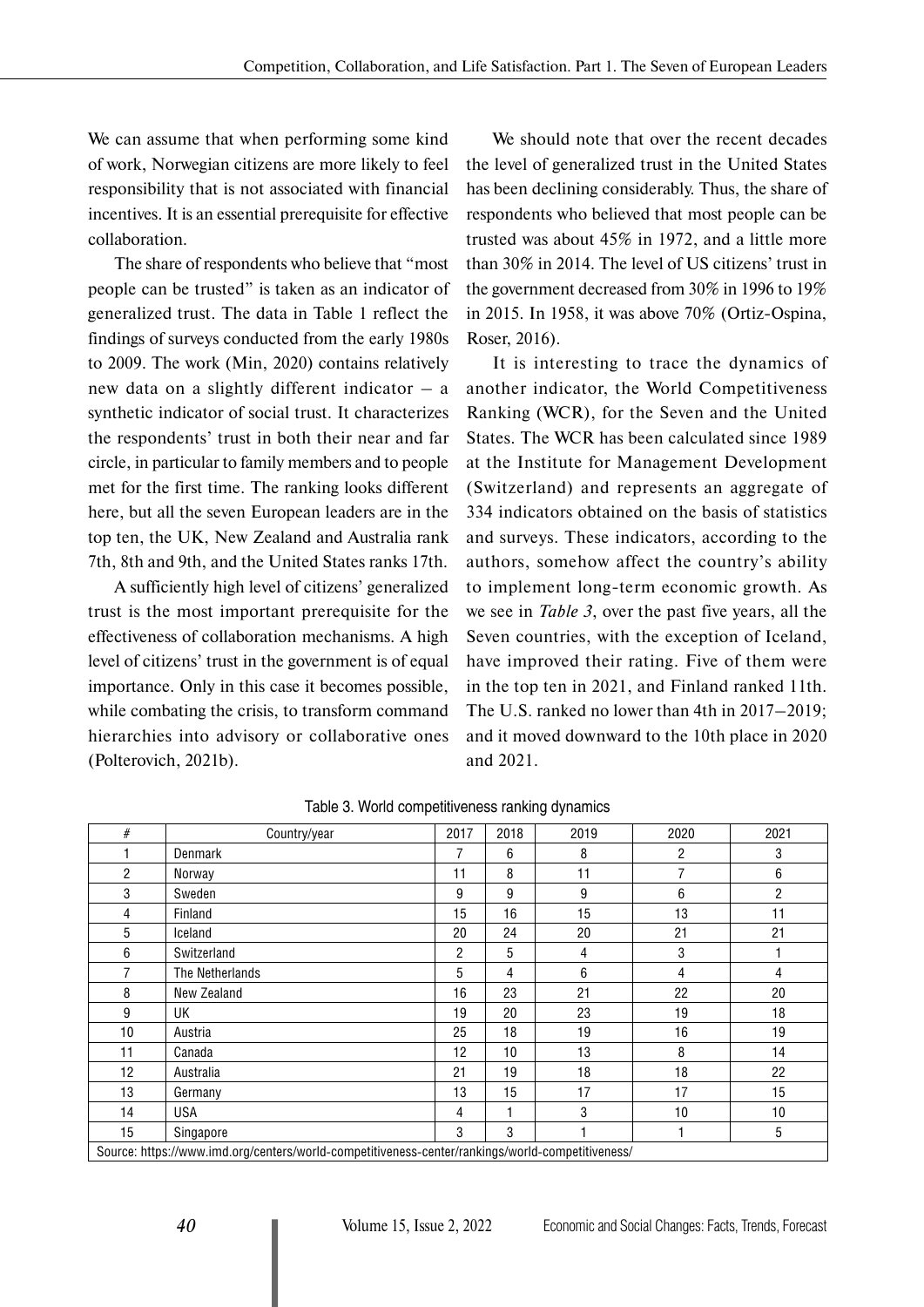The advantages of the Seven in relation to the United States, reflected in the level and dynamics of the above indices, have affected the dynamics of per capita GDP *(Tab. 4)*. Today Norway and Switzerland are ahead of the U.S. in terms of this key economic indicator, and other members of the Seven are confidently catching up with the U.S.

The Rule of Law Index is calculated by the World Bank on the basis of statistical data, population and expert surveys<sup>15</sup>. It reflects the scale of violence and organized crime, property rights protection, enforceability of contracts, confidence in the police force and judicial system, etc. According to this index, the United States is significantly behind not only the Seven, but also New Zealand, Canada, Austria, Germany (see column 12 of Table 1).

#### **Conclusion**

The fact that the United States is gradually losing its position as the most advanced socioeconomic system has been noted by many authors, in particular supporters of the theory of Nordic exceptionalism. We have shown that this theory is not entirely accurate: at present, Switzerland and the Netherlands are also in the group of leaders along with the Nordic countries. Our results demonstrate that the Seven is far ahead of the United States not only in terms of the happiness index, but also in terms of the set of major indicators of civic culture, economic and political institutions. The question arises as to what qualitative features of socio-economic and political mechanisms ensure this leadership.

The process of the U.S. losing its leadership is not over yet. First, by now only Norway and Switzerland are ahead of the United States in terms of per capita GDP. Second, the United States is still ahead of Europe in terms of creating new technology, as evidenced by the data on the number of patent applications. According to statistics for 2010–2020, Asia's share in the total number of applications is growing, the share of North America and Europe is decreasing, while the decline for North America is slower than for Europe<sup>16</sup>. Third,

| #                                                                                           | Country/year    | C <sub>1</sub> | C <sub>2</sub> | C2/C1 |  |  |  |
|---------------------------------------------------------------------------------------------|-----------------|----------------|----------------|-------|--|--|--|
|                                                                                             | Denmark         | 78.3           | 92.9           | 1.19  |  |  |  |
| $\mathfrak{p}$                                                                              | Norway          | 92.1           | 105.1          | 1.14  |  |  |  |
| 3                                                                                           | Sweden          | 80.1           | 85.4           | 1.07  |  |  |  |
| 4                                                                                           | Finland         | 72.5           | 79.5           | 1.10  |  |  |  |
| 5                                                                                           | Iceland         | 85.2           | 90.7           | 1.06  |  |  |  |
| 6                                                                                           | Switzerland     | 100.9          | 112.7          | 1.12  |  |  |  |
| 7                                                                                           | The Netherlands | 85.7           | 92.3           | 1.08  |  |  |  |
| 8                                                                                           | New Zealand     | 59.2           | 69.1           | 1.17  |  |  |  |
| 9                                                                                           | UK              | 71.9           | 73.3           | 1.02  |  |  |  |
| 10                                                                                          | Austria         | 80.8           | 89.2           | 1.10  |  |  |  |
| 11                                                                                          | Canada          | 80.6           | 77.7           | 0.96  |  |  |  |
| 12                                                                                          | Australia       | 78.2           | 82.4           | 1.05  |  |  |  |
| 13                                                                                          | Germany         | 76.8           | 85.9           | 1.12  |  |  |  |
| 14                                                                                          | <b>USA</b>      | 100            | 100            | 1.00  |  |  |  |
| C1 - GDP (PPP) per capita, % of the U.S. level, average for 1998-2000.                      |                 |                |                |       |  |  |  |
| C2 - GDP (PPP) per capita, % of the U.S. level, average for 2018-2020.                      |                 |                |                |       |  |  |  |
| C2/C1 – growth of the average ratio of GDP (PPP) per capita to the U.S. level for 20 years. |                 |                |                |       |  |  |  |
| Calculated according to: https://stats.oecd.org/index.aspx?DataSetCode=PDB_LV#\             |                 |                |                |       |  |  |  |

| Table 4. GDP (PPP) per capita, % of the U.S. level |  |  |  |  |
|----------------------------------------------------|--|--|--|--|
|----------------------------------------------------|--|--|--|--|

<sup>15</sup> See: [http://info.worldbank.org/governance/wgi/pdf/rl.pdf.](http://info.worldbank.org/governance/wgi/pdf/rl.pdf) A different methodology is used by the World Justice Project,

but Iceland and Switzerland are not included in the corresponding list of countries.<br><sup>16</sup> See: https://www.wipo.int/edocs/pubdocs/en/wipo\_pub\_941\_2021.pdf, p. 15.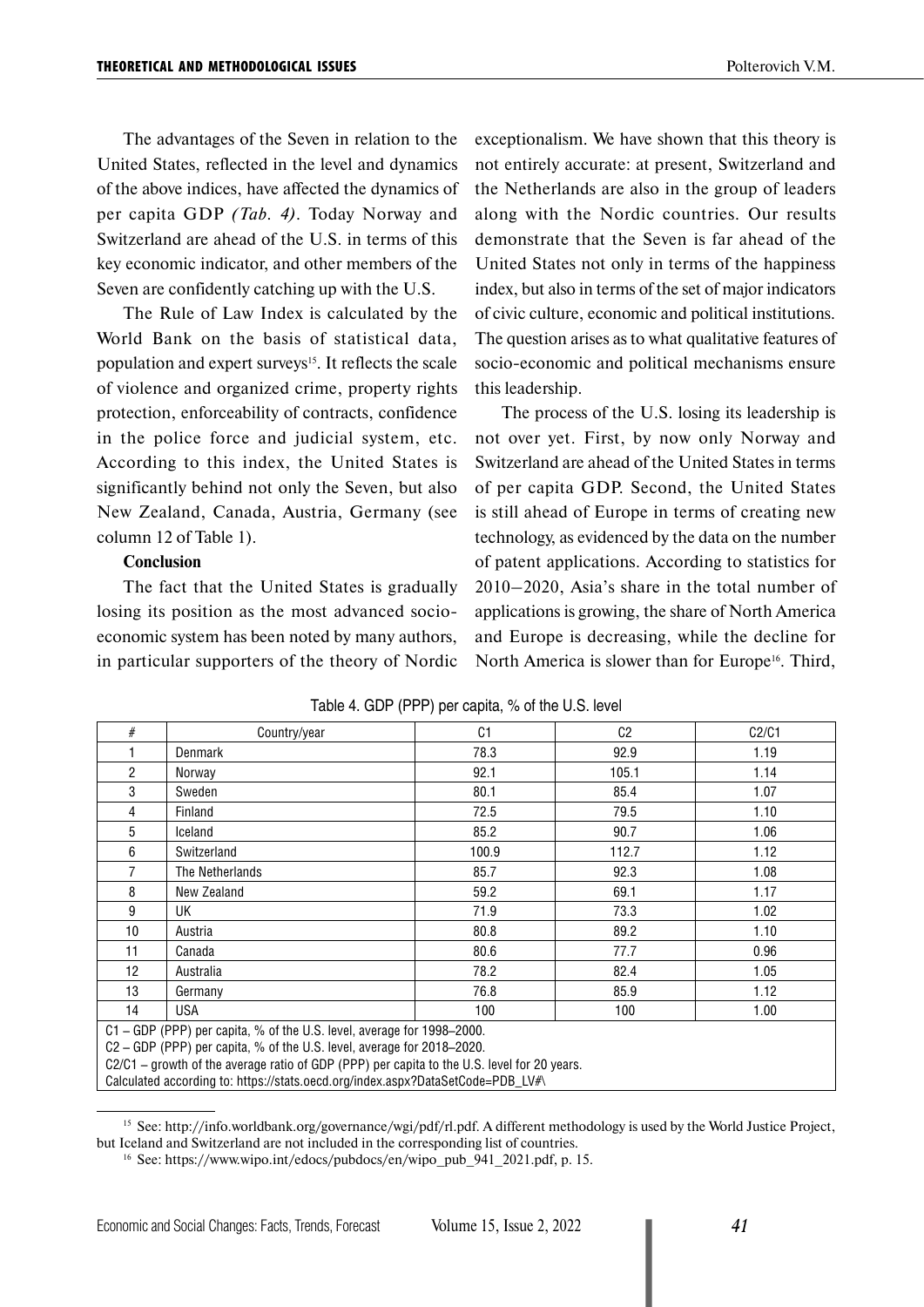the dollar still remains the world's main reserve currency. Its share in the reserves of central banks is decreasing, but yet again at the expense of Asian countries.

Will the United States continue to lose its positions or will it be able to reclaim them? This issue has become particularly relevant in connection with the recent events in Ukraine that resulted, in particular, in an unprecedented consolidation of European countries around the United States. The solution to this issue is connected with the question regarding the extent of qualitative differences in the socio-economic and political mechanisms that caused the superiority of the Seven over the United States in terms of institutional indicators. And if the extent is significant, then what are the chances that these mechanisms could be borrowed by other Western, primarily European, countries? The second part of the work will be devoted to finding the answer. In particular, we will show that the Seven countries have become leaders thanks to collaborative advantages – more mature mechanisms of collaboration in the economic, social and political spheres, and that a number of other European states follow their example. We will also consider how our findings can be used to develop catch-up strategies.

### **References**

- Alesina A., Stantcheva S., Teso E. (2018). Intergenerational mobility and preferences for redistribution. *American Economic Review,* 108(2), 521–554.
- Almäs I., Cappelen A.W., Tungodden B. (2016). Cutthroat capitalism versus cuddly socialism: Are Americans more meritocratic and efficiency-seeking than Scandinavians? *Discussion Paper No. 18/2016, NHH Dept. of Economics.*
- Alvaredo F., Chancel L., Piketty T., Saez E., Zucman G. (Eds.). (2018). *World Inequality Report 2018*. Paris: World Inequality Lab.
- Banerjee A., Duflo E. (2019). *Good Economics for Hard Times.* New York: Public Affairs.
- Helliwell J.F., Huang H., Wang S., Norton M. (2021b). *Statistical Appendix 1 for Chapter 2 of World Happiness Report 2021*. Available at: https://happiness-report.s3.amazonaws.com/2021/Appendix1WHR2021C2.pdf
- Helliwell J.F., Layard R., Sachs J. (Eds). (2019). *World Happiness Report 2019. New* York: Sustainable Development Solutions Network.
- Helliwell J.F., Layard R., Sachs J., De Neve J.-E. (Eds.). (2020). *World Happiness Report 2020*. New York: Sustainable Development Solutions Network.
- Helliwell J.F., Layard R., Sachs J., De Neve J.-E. (Eds.). (2021а). *World Happiness Report 2021*. New York: Sustainable Development Solutions Network.
- Iqbal R., Todi P. (2015). The Nordic model: Existence, emergence and sustainability. *Procedia Economics and Finance,* 30, 336–351.
- Jäntti M., Bratsberg B., Røed K. et al. (2006). American exceptionalism in a new light: A comparison of intergenerational earnings mobility in the Nordic Countries, the United Kingdom and the United States. *IZA Discussion Paper 1938*.
- Martela F., Greve B., Rothstein B., Saari J. (2020). The Nordic exceptionalism: What explains why the Nordic countries are constantly among the happiest in the world. In: Helliwell J.F., Layard R., Sachs J.D., De Neve J.E. (Eds.). (2020). *World Happiness Report 2020.* New York: Sustainable Development Solutions Network.
- Min J. (2020) Does social trust slow down or speed up the transmission of COVID-19? *PLoS ONE*, 15(12): e0244273. Available at: https://doi.org/10.1371/ journal.pone.0244273
- Ortiz-Ospina E., Roser M. Trust. Available at: https://ourworldindata.org/trust
- Polterovich V.M. (2015). From social liberalism towards the philosophy of collaboration. *Obshchestvennye nauki i sovremennost',* 4, 41–64 (in Russian).